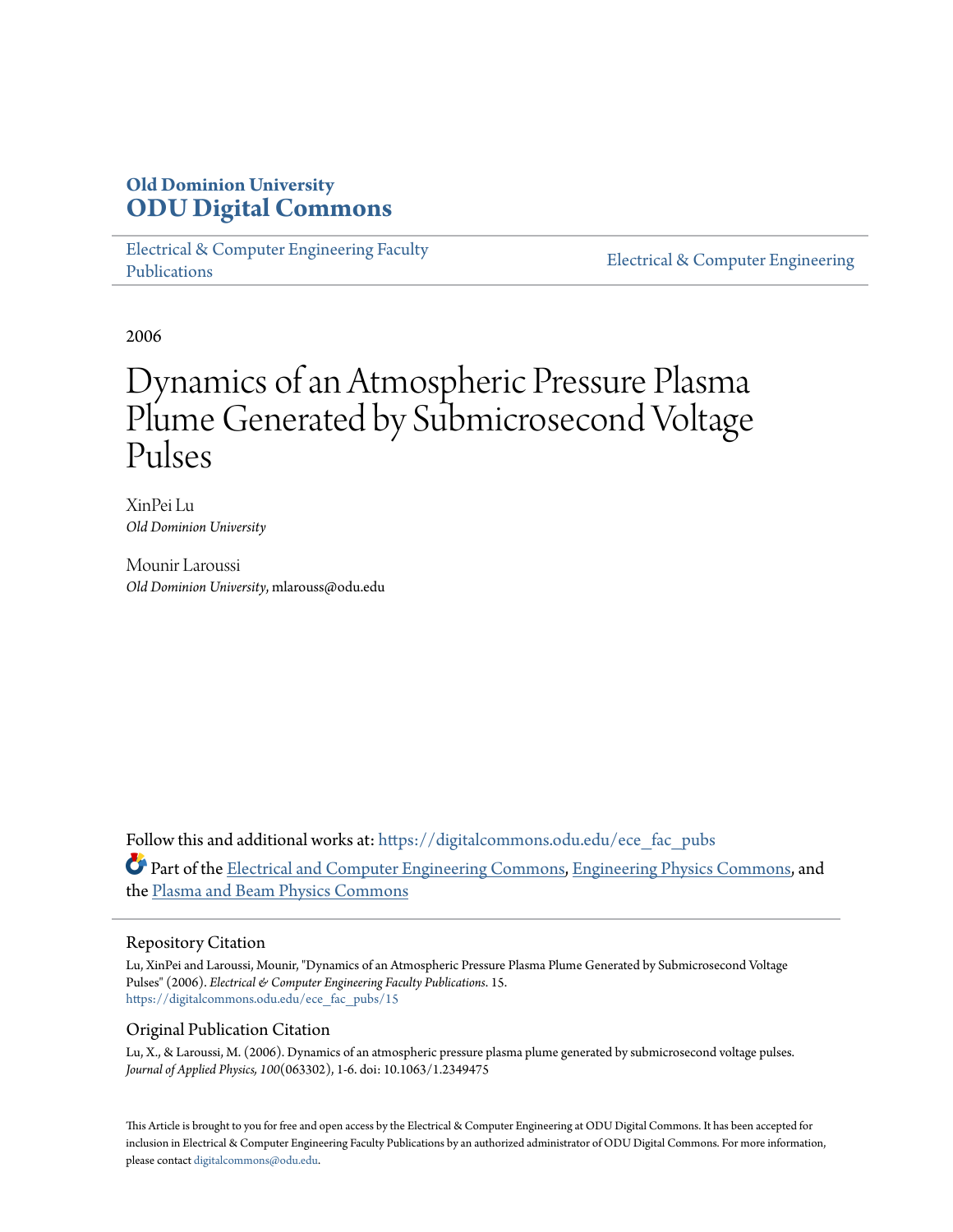



# **Dynamics of an atmospheric pressure plasma plume generated by submicrosecond voltage pulses**

[XinPei Lu](http://scitation.aip.org/search?value1=XinPei+Lu&option1=author) and [Mounir Laroussi](http://scitation.aip.org/search?value1=Mounir+Laroussi&option1=author)

Citation: [Journal of Applied Physics](http://scitation.aip.org/content/aip/journal/jap?ver=pdfcov) **100**, 063302 (2006); doi: 10.1063/1.2349475 View online: <http://dx.doi.org/10.1063/1.2349475> View Table of Contents: <http://scitation.aip.org/content/aip/journal/jap/100/6?ver=pdfcov> Published by the [AIP Publishing](http://scitation.aip.org/content/aip?ver=pdfcov)

## **Articles you may be interested in**

[Generation of a direct-current, atmospheric-pressure microplasma at the surface of a liquid water microjet for](http://scitation.aip.org/content/avs/journal/jvsta/33/2/10.1116/1.4907407?ver=pdfcov) [continuous plasma-liquid processing](http://scitation.aip.org/content/avs/journal/jvsta/33/2/10.1116/1.4907407?ver=pdfcov) J. Vac. Sci. Technol. A **33**, 021312 (2015); 10.1116/1.4907407

[Relation between plasma plume density and gas flow velocity in atmospheric pressure plasma](http://scitation.aip.org/content/aip/journal/pop/21/4/10.1063/1.4873384?ver=pdfcov) Phys. Plasmas **21**, 043511 (2014); 10.1063/1.4873384

[Sharp bursts of high-flux reactive species in submicrosecond atmospheric pressure glow discharges](http://scitation.aip.org/content/aip/journal/apl/89/23/10.1063/1.2397570?ver=pdfcov) Appl. Phys. Lett. **89**, 231503 (2006); 10.1063/1.2397570

[Submicrosecond pulsed atmospheric glow discharges sustained without dielectric barriers at kilohertz](http://scitation.aip.org/content/aip/journal/apl/89/16/10.1063/1.2361274?ver=pdfcov) [frequencies](http://scitation.aip.org/content/aip/journal/apl/89/16/10.1063/1.2361274?ver=pdfcov) Appl. Phys. Lett. **89**, 161505 (2006); 10.1063/1.2361274

[Comparison of atmospheric-pressure helium and argon plasmas generated by capacitively coupled radio](http://scitation.aip.org/content/aip/journal/pop/13/9/10.1063/1.2355428?ver=pdfcov)[frequency discharge](http://scitation.aip.org/content/aip/journal/pop/13/9/10.1063/1.2355428?ver=pdfcov) Phys. Plasmas **13**, 093503 (2006); 10.1063/1.2355428

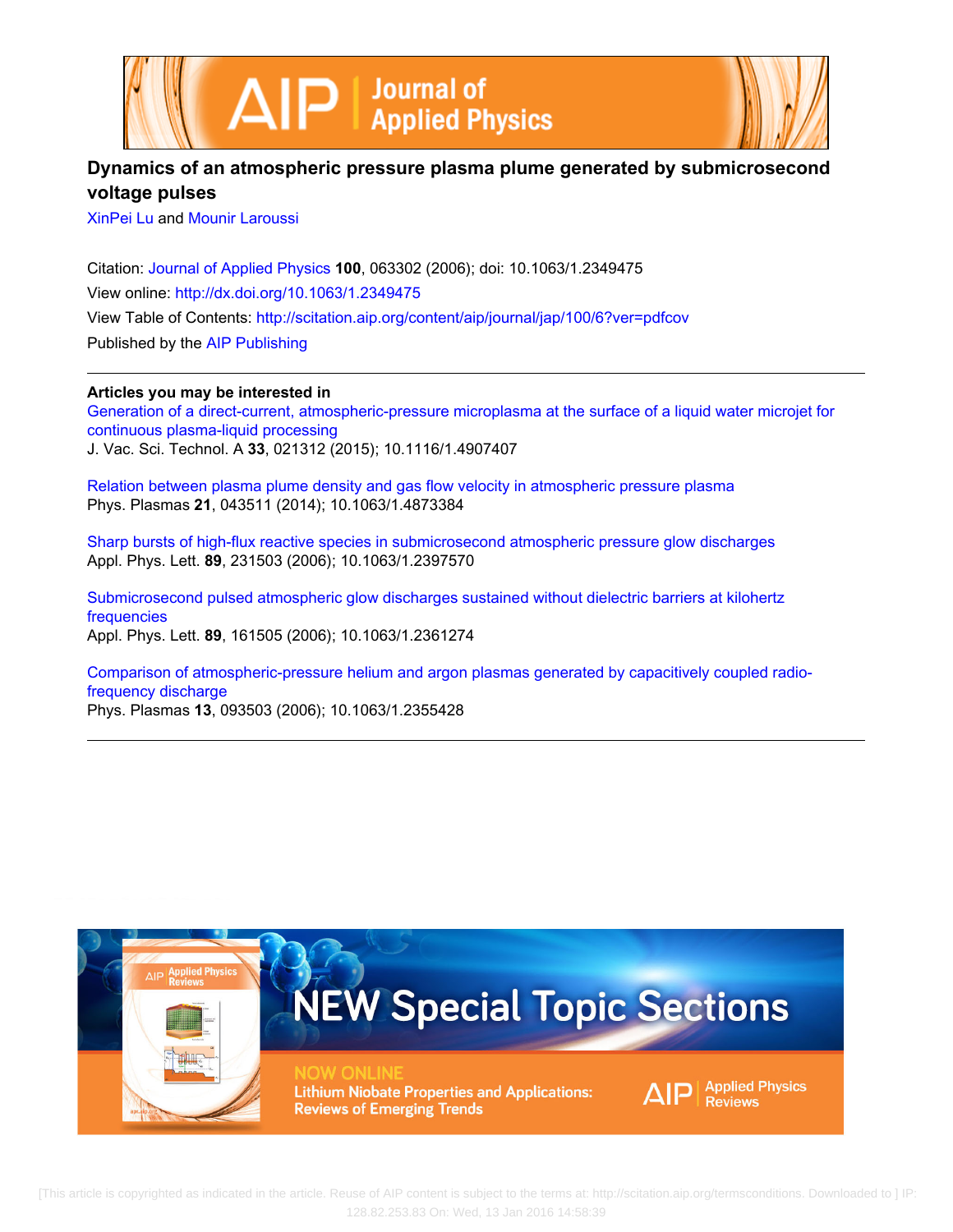# **[Dynamics of an atmospheric pressure plasma plume generated](http://dx.doi.org/10.1063/1.2349475) [by submicrosecond voltage pulses](http://dx.doi.org/10.1063/1.2349475)**

XinPei Lu and Mounir Laroussi<sup>a)</sup>

*Reidy Research Center for Bioelectrics, Electrical and Computer Engineering Department, Old Dominion University, Norfolk, Virginia 23529*

Received 23 March 2006; accepted 26 June 2006; published online 21 September 2006-

Nonequilibrium plasmas driven by submicrosecond high voltage pulses have been proven to produce high-energy electrons, which in turn lead to enhanced ionization and excitations. Here, we describe a device capable of launching a cold plasma plume in the surrounding air. This device, "the plasma pencil," is driven by few hundred nanosecond wide pulses at repetition rates of a few kilohertz. Correlation between current-voltage characteristics and fast photography shows that the plasma plume is in fact a small bulletlike volume of plasma traveling at unusually high velocities. A model based on photoionization is used to explain the propagation kinetics of the plasma bullet under low electric field conditions. © *2006 American Institute of Physics*. [DOI: [10.1063/1.2349475](http://dx.doi.org/10.1063/1.2349475)]

### **INTRODUCTION**

Nonequilibrium plasmas, which have a relatively high electron temperature and low gas temperature, have many attractive characteristics. One of them is their enhanced plasma chemistry at relatively low gas temperatures. Their technological applications include the biological and chemical decontaminations of media, surface modification/ functionalization of polymers, absorption and reflection of electromagnetic waves, deposition of thin films, the synthesis of carbon nanotubes, and shock-wave mitigation at supersonic speeds. $1-8$ 

To drive the electrons' temperature to even higher levels, pulsed electric fields (pulse widths from few to hundreds of nanoseconds) have proven to be a promising means, which can enhance active chemical species generation efficiency and ultraviolet (UV) emission intensity.  $9-12$  Recently, we reported on a specially designed cold plasma jet, "the plasma pencil," which was driven by submicrosecond voltage pulses and was able to generate room temperature plasma plumes up to 5 cm in length. $^{13}$  In this paper, in order to have an in-depth understanding of the characteristics of the plasma plume, first the *I*-*V* characteristics of the discharge are studied. Then, using a fast charge-coupled device (CCD) camera, the temporal and spatial evolutions of the plasma inside the discharge chamber and in the plume are elucidated. Finally, a model based on photoionization is proposed to explain the high-speed propagation of the plasma plume under low applied electric field conditions.

#### **EXPERIMENTAL SETUP**

Figure 1 is a schematic of the experimental setup. Each of the two electrodes is made of a thin copper ring attached to the surface of a centrally perforated alumina  $(Al_2O_3)$  disk. The hole in the center of the alumina disk is 3 mm in diameter, while the diameter of the disk is about 2.5 cm. The diameter of the copper ring is greater than that of the hole, but smaller than that of the disk. The two electrodes are inserted in a dielectric cylindrical tube of about the same diameter as the disks and are separated by a gap the distance of which can be varied in the 0.3–1 cm range. The two electrodes are connected to a high voltage pulse generator capable of producing pulses with amplitudes of up to 10 kV, pulse widths variable from 200 ns to dc, and with a repetition rate of up to 10 kHz. The rise and fall times of the voltage pulses are about 60 ns.

When helium is injected at the opposite end of the dielectric tube and the submicrosecond high voltage pulses are applied to the electrodes, a discharge is ignited in the gap between the electrodes and a plasma plume is launched through the hole of the outer electrode and in the surrounding room air.



6/063302/6/\$23.00 © 2006 American Institute of Physics **100**, 063302-1

 [This article is copyrighted as indicated in the article. Reuse of AIP content is subject to the terms at: http://scitation.aip.org/termsconditions. Downloaded to ] IP: 128.82.253.83 On: Wed, 13 Jan 2016 14:58:39

a)Author to whom correspondence should be addressed; electronic mail: mlarouss@odu.edu FIG. 1. Schematic of the experimental setup.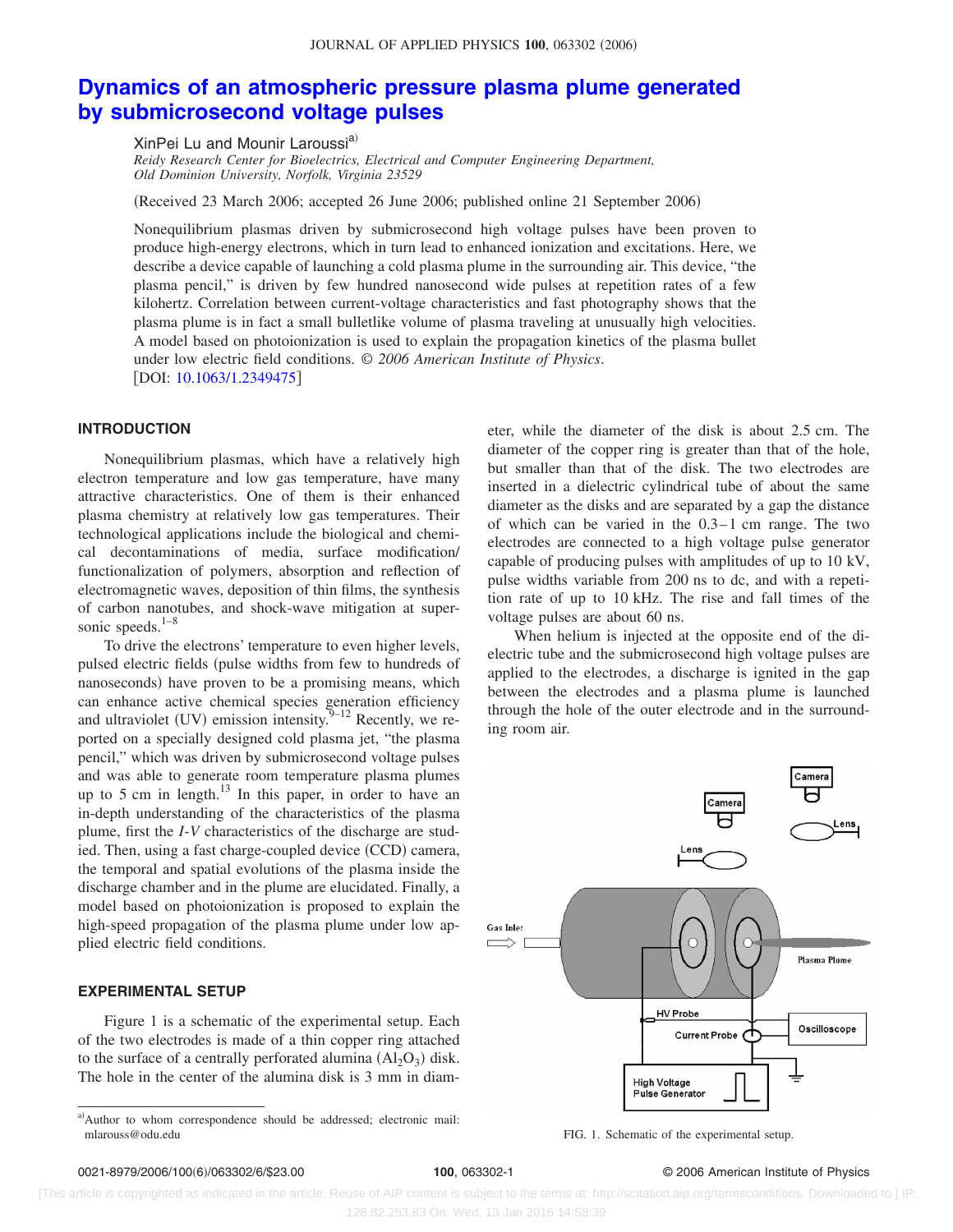

FIG. 2. Applied voltage  $V_a$ , total current  $I_{\text{tot}}$ , and displacement current  $I_{\text{no}}$ , vs time.

Applied voltages are measured by a P6015 Tektronix high voltage probe and currents by a A6312 Tektronix current probe. The voltage and current wave forms are viewed by a Tektronix TDS 784D wideband digital oscilloscope. A CCD camera (Stanford Computer Optics, Inc. Model 4 Picos) is used to capture the temporal and spatial behaviors of the discharge in the gap between the electrodes and of the plasma plume that is launched through the hole of the outer electrode.

#### **EXPERIMENTAL RESULTS**

For all the experimental results presented in this paper, the operating gas was helium and the applied voltage, pulse width, pulse frequency, and gap distance were  $V_a = 5$  kV,  $t_{\text{PW}}$ =500 ns,  $f$ =1 kHz, and  $d$ =5 mm, respectively. The helium gas flow rate was 3.5 min−1.

The current-voltage characteristics of the discharge are shown in Fig. 2 and 3. Figure 2 shows the applied voltage  $V_a$ , displacement current  $I_{\text{no}}$  (without He flow: no plasma), and total current  $I_{\text{tot}}$  (with plasma on). It should be mentioned that the voltage wave form remains the same when the plasma is on or off. To find out the actual discharge current, the displacement current  $I_{\text{no}}$  is subtracted from the total current  $I_{\text{tot}}$ . Figure 3 shows the applied voltage  $V_a$  and actual





discharge current  $I_{\text{dis}}$  versus time. The first pulse of the discharge current starts after the applied voltage reaches its plateau value. The delay between the start of the applied voltage and that of the first discharge current pulse is about 60 ns. The first current pulse (between points 1 and 3) lasts about 100 ns. Immediately after the first current pulse, the discharge current has another increase. The peak value of this second current pulse is about one-fourth that of the first current pulse. But it lasts much longer (between points 3 and 6), about 375 ns. As can be seen, this second current pulse rises to a peak value of about  $1.2 \text{ A}$  in  $100 \text{ ns}$  (between points 3 and 4), then slowly decreases to zero in 275 ns (between points 4 and 6). It is interesting to note that this second current pulse was not observed in our planar dielectric barrier discharge driven by the same power supply<sup>11</sup> (this particular device did not emit a plume). The mechanism of this second current pulse, which is directly linked to the launch of the plume, will be discussed in the next section of this paper. After point 6, which is about 25 ns after the arrival of the falling front of the applied voltage (point 5), a third current pulse starts. This corresponds to a new breakdown of the gap. This discharge ignites because of the voltage induced by the charges, which have accumulated on the surface of the dielectric disk during the previous discharge.<sup>11</sup> This current pulse lasts about 100 ns, then decays to zero.

As we reported in Ref. 13, the plasma plume can achieve lengths of up to 5 cm. To better understand the dynamics of the plasma plume, and the evolution of the discharge inside the discharge chamber, a high-speed CCD camera with an exposure time of 50 ns is used to capture the temporal emission behavior of the plasma. In order to have a better spatial resolution of the discharge inside the chamber, the CCD camera and optical lens are adjusted to have a larger image of the discharge inside the chamber. Figures 4 and 5 show the temporal emission behavior of the discharge inside the chamber and that of the plasma plume in the open air, respectively. Photograph 4(a) was captured at the time corresponding to point 0 of Fig. 3 (170 ns). Photographs  $4(b)$ - $4(n)$  were taken at 50 ns increments. The plasma plume could only be captured by the CCD camera 320 ns after the start of the applied voltage pulse. This time corresponds to the time when photograph  $4(d)$  was taken. To make Figs. 4 and 5 comparable, the first plasma plume photo of Fig. 5 is marked as  $(d)$ . This means Figs.  $5(d)$ - $5(n)$  were taken at times corresponding to those of photographs  $4(d)$ — $4(n)$ . Figure  $5$ (o), on the other hand, was taken at point 0 with an exposure time of 700 ns, therefore showing the entire plume emission during a whole discharge pulse period.

Figure 4 shows the discharge current pulses and the corresponding photographs of the plasma inside the chamber. Each photograph was taken with an exposure time of 50 ns. Figure 5 shows a series of photographs starting from the time the plume could be captured  $[320 \text{ ns}]$ , the time corresponding to photograph (d) in Fig. 4]. Based on Figs. 4 and 5, there are interesting points worth emphasizing. First, as can be seen from photographs  $4(b) - 4(g)$ , there is a dark layer of about 1.2 mm next to the cathode (right electrode), the rest of the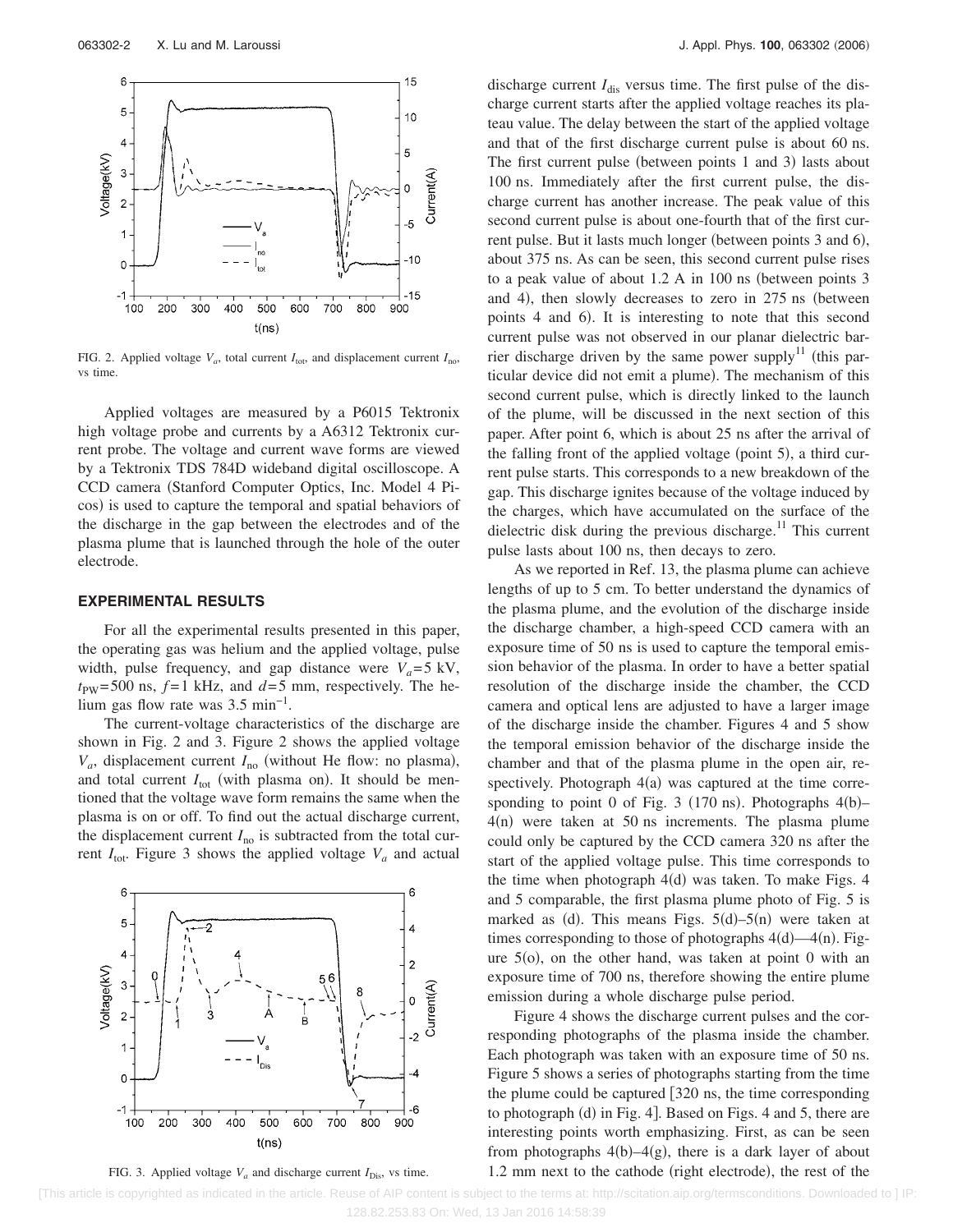

FIG. 4. High-speed photographs of the discharge inside the chamber and the corresponding discharge current. The exposure time of the photographs is 50 ns. Photograph (a) is taken at 170 ns and the rest at 50 ns increments. The gray bars on the left and right of each photograph represent the electrodes. Each electrode has a centrally located aperture, 3 mm in diameter. The plasma plume exits from the aperture on the right.

gap being dominated by homogeneous strong emission, which is similar to the Townsend-like discharge. Secondly, the plasma plume can be observed only after the second current pulse appeared.

To have a more detailed discussion about the plume dynamics, the plume velocity versus time is plotted in Fig. 6. Because the plume location has a small fluctuation for the same delay time, five photos are taken for every delay time. Figure 6 clearly shows that the plume starts to accelerate as soon as it is launched from the center hole of the outer electrode. It accelerates quickly and reaches about 1.4  $\times$  10<sup>5</sup> m/s at a time corresponding to point *A* in Fig. 3. Then, with a lower acceleration, the plume velocity reaches its maximum value of about  $1.5 \times 10^5$  m/s. This corresponds to point *B* in Fig. 3. Finally, the plume velocity drops quickly until it cannot be captured anymore.

#### **DISCUSSION**

As was mentioned earlier, the delay time between the start of the applied voltage pulse and that of the first discharge current pulse is about 60 ns. On the other hand, when the applied voltage starts falling, the charges accumulated on the dielectric induce a reverse voltage, which results in a third current pulse. The delay time between the arrival of the falling front of the applied voltage and the third current pulse is only 25 ns. This negative current pulse starts with a much lower voltage than that required for the initiation of the first current pulse. This lower voltage value is estimated to be about 1 kV. We attribute this to the presence of species, such as electrons, ions, and metastables, which are initially generated by the previous discharge (corresponding to the first and second current pulses). Since the third discharge current pulse occurs only few hundreds of nanoseconds after the first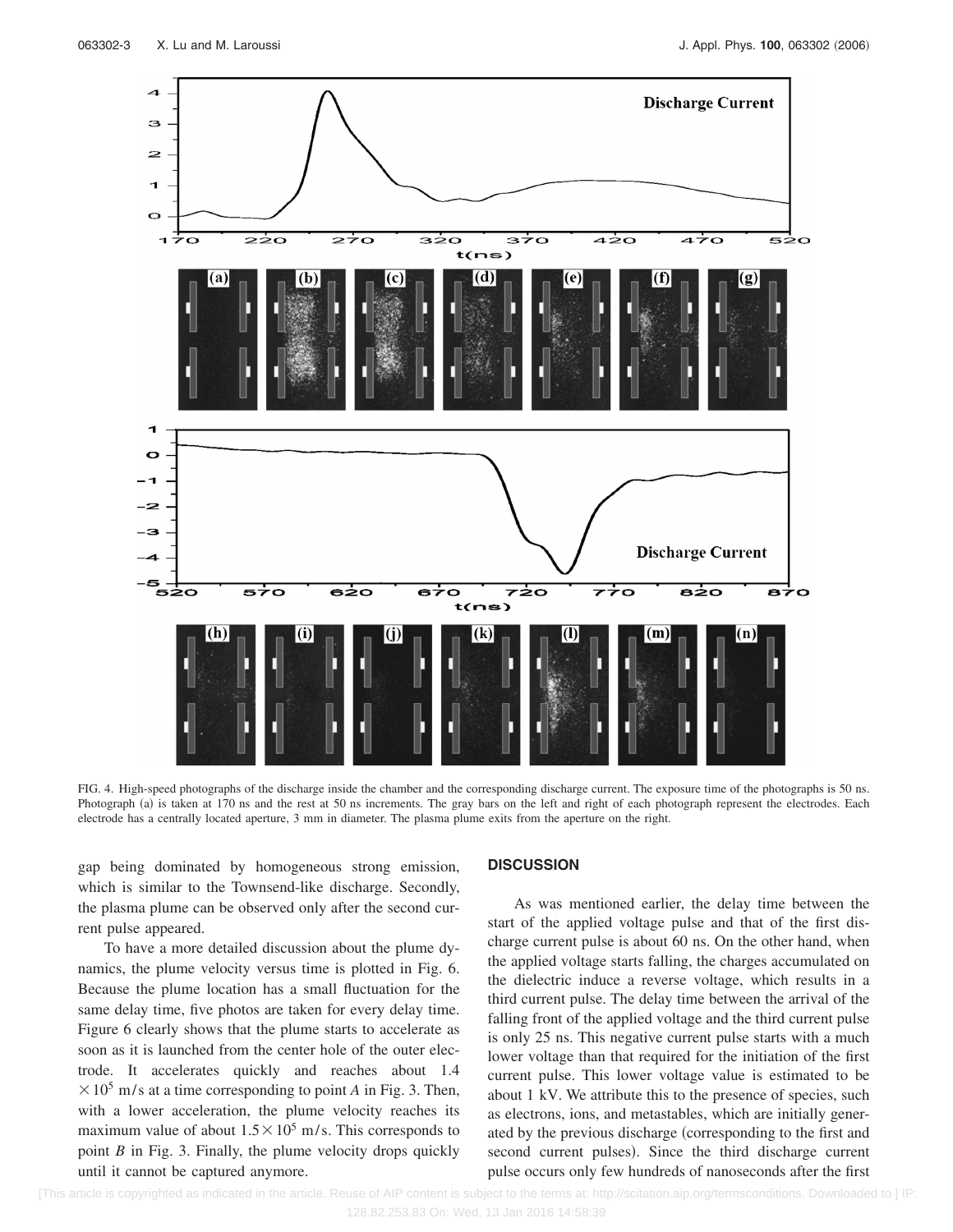

FIG. 5. High-speed photographs of the plasma plume/bullet. The exposure time is 50 ns. Photograph (d) is taken at 320 ns, the time corresponding to point 3 in Fig. 3. Photographs (e)-(n) are taken at 50 ns increments.

two pulses, the concentrations of some excited species, such as  $N_2 B^3 \Pi_g$ ,  $B'^3 \Sigma_u^-, a''^1 \Sigma_g^+,$  and  $D^3 \Sigma_u^+$  states and  $N_2^+ A^2 \Pi_u$ states (which have a lifetime between microsecond and submicrosecond ranges), should be higher than that when the first discharge starts. These states may contribute to the discharge corresponding to the third current pulse, but not to the primary discharge since their lifetime is too short compared to the time between the applied voltage pulses (which is typically several hundreds of microseconds long.)

The second current pulse is related to the launch of the plasma plume. There are two evidences that support this assumption. First, the plasma plume exits the center hole of the outer electrode at the same time when the second current pulse starts. Secondly, when the second current pulse starts (corresponding to point 3 in Fig. 3), the high-speed photograph of Fig. 4(d) shows that the emission intensity from the chamber does not increase at all. In fact, it decreases. Besides, it should be pointed out that the emission intensity from inside the chamber decays slower after the first current pulse than that after the third current pulse, as can be see from photographs  $4(d) - 4(i)$  and  $4(m)$  and  $4(n)$ . As a result,



FIG. 6. Velocity of the "plasma bullet" vs time.

we think that part of the second current pulse contributes to the plasma plume and the rest is related to the discharge inside the chamber.

It is interesting to note that the maximum value of the plasma plume velocity is in the order of  $10^5$  m/s, a much greater value than the gas velocity of 8.3 m/s, as calculated according to the gas flow rate and the diameter of the hole. To have a better understanding of the mechanism of plume dynamics, first, the electron drift velocities inside the chamber and along the plasma plume are estimated. The product of pressure  $p$  and mobility of electron  $\mu_e$  in pure He is  $0.86 \times 10^6$  cm<sup>2</sup> Torr/V s.<sup>14</sup> For our case, the pressure *p* is 760 Torr, the applied voltage  $V_a$  is 5 kV, and the gap distance *d* is 5 mm. So the electron drift velocity  $\nu_e$  can be estimated by  $\nu_e = \mu_e E$ , which is about  $1.1 \times 10^5$  m/s. It is within the same order of magnitude as the plume velocity. However, the plume is propagating outside the discharge chamber, where the electric field is much lower than that inside the chamber. Even if the electric field is assumed to be uniform from the center of the high voltage electrode to the tip of the plume, the maximum drift velocity that the electron could achieve along the plume is only about  $1.1 \times 10^4$  m/s, which is one order of magnitude less than the plume velocity. In this estimation, we assume that the background gas is pure helium. If an air impurity is considered, then the electron drift velocity will be even lower because the mobility of electrons  $\mu_e$  will be smaller in the presence of air.

According to the emission spectrum of the plasma, $^{13}$  the dominant ion is  $N_2^+$ . So the drift velocity of  $N_2^+$  is calculated as follows: The mobility of  $N_2^+$  in pure He at atmospheric pressure is about 23  $\text{cm}^2/\text{V s}$ .<sup>15</sup> Based on the same assumption used for calculating the electron drift velocity inside the chamber and in the plume, the  $N_2^+$  drift velocities inside the discharge chamber and in the plume are  $2.3 \times 10^3$  and 2.2  $\times$  10<sup>2</sup> m/s, respectively. These speeds are far slower (up to three orders of magnitudes) than the measured plume velocity.

None of the mechanisms discussed above provides an adequate explanation on why the plume propagation velocity is as high as it is. We therefore propose the following explanation: To have a plume/bullet travel in such high speed under very low electric field, photoionization has to play an important role. Dawson and  $Winn<sup>16</sup>$  proposed a streamer propagation model in low electric field based on a photoionization assumption. In their model, the head of a cathodedirected streamer is a sphere of radius  $r_0$ , containing  $n^+$  positive ions. As it moves forward, it leaves behind a quasineutral ionized channel with a negligibly low conductivity; the head is not connected to the anode and only the streamer head is measurably luminous. This is exactly what is happening in our case. As can be seen in Fig. 5, the emission from the track left by the plasma plume is very weak. We therefore propose the following model.

Assume that at a given instant of time, the streamer head consists of a small sphere, which has a radius  $r_0$  and a space charge  $n^+$ , Because of photon emission from the streamer, suppose that a single photoelectron is created at a suitable distance  $r_1$  from the center of the sphere, as shown in Fig. 7. Under the influence of the field set up by the space charge,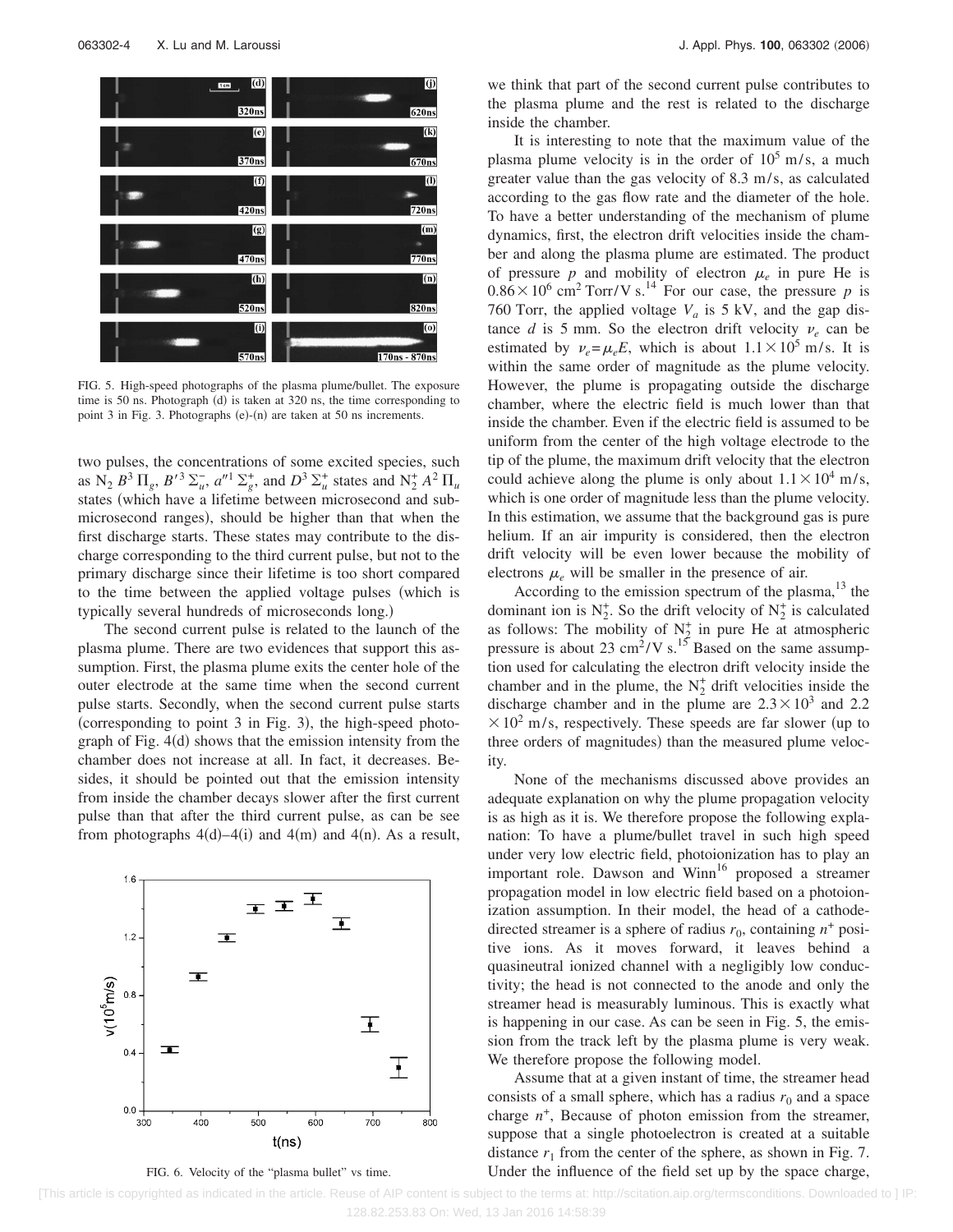

FIG. 7. Schematic illustrating the streamer propagation model described in this paper.

the electron is accelerated towards the sphere and an avalanche is initiated. In moving toward the sphere, from  $r_1$  up to some point  $r_2$ , the electron forms an avalanche of multiplication

$$
n = \exp \int_{r_2}^{r_1} \alpha dr,
$$
 (1)

and of diffusion radius

$$
r_0 = \left(6 \int_{r_2}^{r_1} \frac{D}{v_d} dr\right)^{1/2},\tag{2}
$$

where  $\alpha$  is Townsend's first ionization coefficient, *D* is the diffusion coefficient, and  $\nu_d$  is the electron drift velocity. If the multiplication up to the sphere is sufficient, the electrons neutralize the positive charge but leave behind a new positive region. The best value of  $r_1$  could, in principle, be obtained from an exact knowledge of the number and type of photons emitted from the sphere within a particular solid angle, their absorption coefficients, and ionizing efficiency. Since complete data on these quantities are not available, *r*<sup>1</sup> is taken as the distance at which the electric field strength is such that ionization and attachment rates become equal. For air, this occurs when  $E/p=30$  V/cm mmHg.<sup>16</sup>

According to Ref. 16, the following three requirements must be fulfilled in order for the streamer propagation under low or zero field to occur: (1) The number of new positive ions created by the avalanche must be equal to  $n^+$ , the number of ions in the original sphere; (2) the diffusion radius of the avalanche head must not become larger than  $r_0$ ; and (3) the avalanche must reach the required amplification before the two charge regions begin to overlap, i.e.,  $2r_0 \le r_2$ .

Next,  $r_2$  and  $r_0$  are calculated for different values of positive charge  $n^+$ . The procedure is as follows: First, a value of *n*<sup>+</sup> is given. Second, the electric field as a function of *r* from simple electrostatics is calculated according to

$$
E = \frac{Q}{4\pi\epsilon_0 r^2}.
$$
 (3)

Here, although the main gas is helium, the main ion is  $N_2^+$ Ref. 13 (nitrogen originates from the surrounding air). In addition, the attachment process is dominated by  $O_2$ , also from air, which diffuses to the plume. Since the percentage (per volume) of air in the plume is not readily known, we assume that it is about 1%. The distance  $r_1$  is determined as the distance at which the reduced electric field is equal to 30 V/cm mmHg.<sup>16</sup> Then,  $r_2$  is calculated according to Eq.

TABLE I. Calculated radii  $(r_0$  and  $r_2)$  for different original space charge numbers.

| $n^+$ (Number of original<br>positive charges)<br>$(10^9)$ |       |       |       |       |       |
|------------------------------------------------------------|-------|-------|-------|-------|-------|
| $r_2$ (cm)                                                 | 0.02  | 0.1   | 0.17  | 0.23  | 0.3   |
| $r_0$ (cm)                                                 | 0.056 | 0.068 | 0.075 | 0.080 | 0.085 |

(1) when *n* is equal to  $n^+$ . Townsend's first ionization coefficient  $\alpha$  is calculated according to<sup>14</sup>

$$
\alpha = 15p \exp(-365p/E) \text{cm}^{-1},\tag{4}
$$

where  $p$  is the pressure and air is assumed to be the background gas (this assumption, of course, introduces an error since the helium metastable state plays an important role in the ionization process.) Finally, by using Eq.  $(2)$ ,  $r_0$  is calculated, where *D* and  $\mu_e$  were determined according to<sup>14</sup>

$$
D = \frac{2 \times 10^5}{p(Torr)} \text{ cm}^2\text{/s},\tag{5}
$$

$$
\mu_e = \frac{0.86 \times 10^6}{p(\text{Torr})} \text{ cm}^2 / V \text{ s.}
$$
 (6)

Table I shows the calculated  $r_2$  and  $r_0$  for different  $n^+$ . In these calculations, the values of  $D$  and  $\nu_d$  were determined for the case of helium gas. The three requirements for the streamer self-propagation are met only if  $2r_0$  is smaller than  $r_2$ . From Table I, it can be seen that when  $n^+$  is less than 2  $\times 10^9$ ,  $2r_0$  is greater than  $r_2$ . This means that the streamer head cannot self-propagate under this condition. However, when  $n^+$  is larger than  $3 \times 10^9$ ,  $2r_0$  is smaller than  $r_2$ , meaning that the streamer head can self-propagate under low or zero external electric field. Therefore, according to Dawson and Winn, $16$  the plume velocity can reach values as high as  $10^6$  m/s and it can travel up to several centimeters without the presence of an external electric field. This is in agreement with our experimental observations.

It should be emphasized here that energy is needed for the ionization of the new volume of gas replaced by the streamer channel. This energy can be drawn only from an external source. Therefore, the self-propagation streamer model in low applied electric field discussed above is not steady but merely a quasi-steady-state process. The streamer will stop propagating when the electrostatic energy of the sphere of charges is lost via the ionization processes. Detailed description of how a cathode directed streamer stops propagating can be found in Ref. 16.

#### **CONCLUSIONS**

A cold plasma plume traveling with a speed of up to 105 m/s is reported. The *I*-*V* characteristics show that for each applied voltage pulse there are three consecutive discharge pulses. The first pulse is associated with a first discharge initiation, the second current pulse is linked to the launch of the plasma plume, and the third current pulse is associated with a discharge caused by the charge buildup on the dielectric surfaces of the electrodes. A mechanism of the